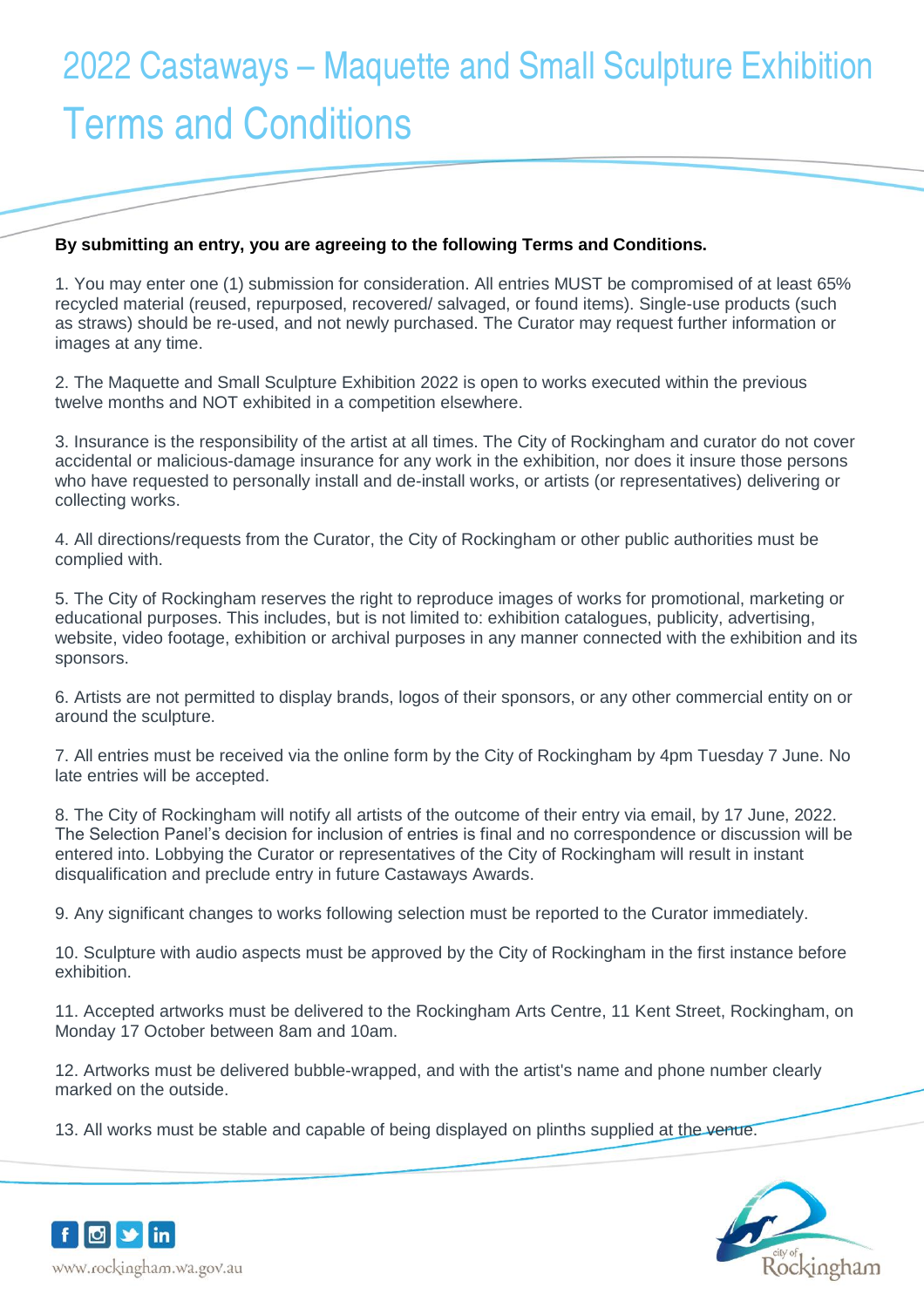## 2022 Castaways – Maquette and Small Sculpture Exhibition

14. All works MUST NOT EXCEED 40cm on the longest side, and must not exceed a maximum weight of 10kg. Works in excess of these specifications will not be accepted. Please note, size specifications are based on a footprint allocation, not area (works sizing calculated on area will not be accepted).

15. While care is taken, the City of Rockingham holds no responsibility for damage caused to works during the transportation, installation, de-installation, and while works are on display.

16. The City of Rockingham will provide security over the period of the exhibition, installation and deinstallation and holds no responsibility for damage caused to works during transportation to the exhibition site, installation, de-installation, and while the works are on display.

17. Works deemed unsafe, or which do not match the Curator's expectations in relation to the artist's Entry Form or artist capabilities, will be excluded from the exhibition.

18. The recipient of the Maquette and Small Sculpture Award will be announced on Saturday 22 October 2022 at the Castaways Awards Presentation. The awards recipient will be published alongside other Castaways Sculpture Awards recipients, on the City of Rockingham website.

19. The Maquette and Small Sculpture Award is non-acquisitive.

20. The judging panel's decision is final, and no correspondence or discussion will be entered into. Lobbying the judges will result in instant disqualification and preclude entry in future Castaways Sculpture Awards.

21. Canvassing the public for People's Choice Awards votes will result in disqualification from the People's Choice Award and future Castaways Sculpture Awards.

22. Each artist of their representative must be available to repair or remove any damaged artworks from the site within 24 hours. No sculptures are to be left at the Rockingham Arts Centre.

23. The City of Rockingham reserves the right to remove a work from display where the work is considered a health hazard or risk to the public.

24. It is a fundamental condition of exhibiting that the artist agrees not to issue press releases without the written consent of the City of Rockingham.

26. Works may be exhibited for exhibition only, and listed as 'Not For Sale' (NFS) with accompanying identification signs and NFS in the catalogue, but Terms and Conditions of exhibiting will remain the same as those offering works for sale.

27. The Curator will be in contact with the artist should any sale occur. On no account are artists to negotiate their own sales.

28. All sales are subject to a 20% commission. On no account are artists to accept funds for their own sales. All sales will be finalised within 45 days of the close of the exhibition or of the date of sale, whichever is later.

29. The City does not guarantee the sale of works.